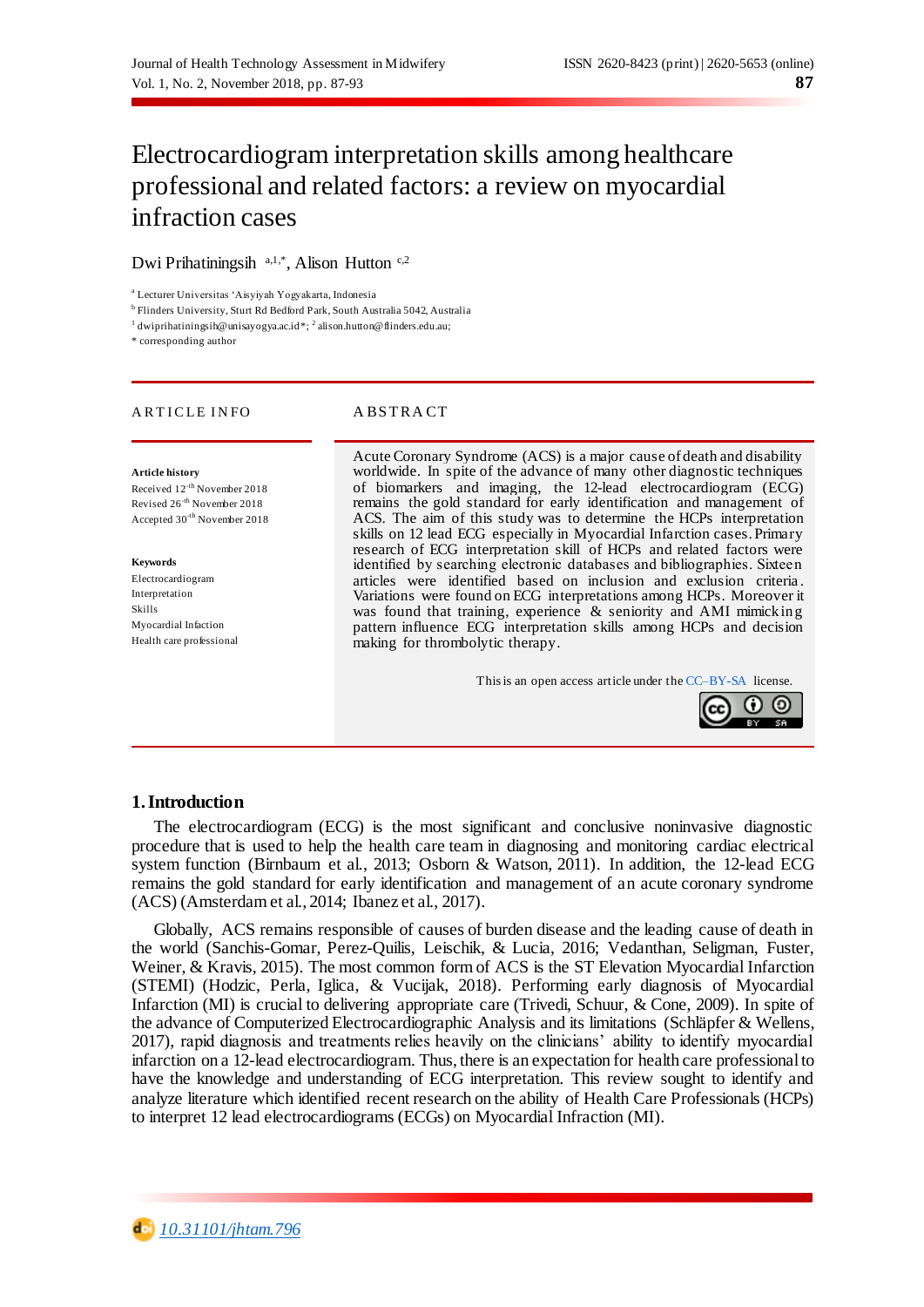#### **2.Method**

The CINAHL (Index to Nursing and Allied Health Literature), Medline/OVID and ProQuest were accessed using the key words: electrocardiography, electrocardiogram, accuracy, interpretation, myocardial infarction. The selection criteria included primary research articles in the English language. Primary research articles published between 2001 and 2016 were searched using combination of the keywords of electrocardiogram and interpretation and myocardial infarction and HCPs, 16 articles were found which included 4 different groups including nurses, paramedics, physicians and residents. These 16 articles consisted of 15 quantitative studies and one mixed methodology research.

## **3.Results and Discussion**

Many factors influence HCPs interpretation's ability to read ECG. Findings from this integrated literature review indicate that training, experience & seniority and AMI mimicking pattern influence ECG interpretation skills among HCPs and decision making for thrombolytic therapy.

#### **3.1.Paramedics**

The studies reviewed show that paramedics have a high performance on ST-segment Elevation Myocardial Infarction (STEMI) identification with range of sensitivity from 80% to 97% and specificity from 85.4% to 97% (Feldman, Brinsfield, Bernard, White, & MacIejko, 2005; Le May et al., 2006; Levis & Koskovich, 2010; Trivedi et al., 2009; Whitbread, Leah, Bell, & Coats, 2002). In these studies, sensitivity was defined as the number of correct interpretation of STEMI and specificity was equivalent to the ability to correctly identify non ischemic ECGs. A high sensitivity and specificity of STEMI recognition on these studies demonstrated that paramedics can independently identify those patients with STEMI without review by a base hospital physician. Furthermore, the accuracy of paramedics was also compared to physicians on a prospective observational study. The result suggested that there was a good agreement among paramedics, emergency physicians and cardiologist in regard to the overall accuracy of STEMI identification. This study confirmed that paramedic's 12-lead ECGs interpretations are as accurate as physicians (Feldman et al., 2005).

Clinical decision of thrombolytic therapy is the major outcome of the studies reviewed. Paramedics responsible to made clinical decision based on electrocardiogram finding on pre-hospital setting. One cohort study by Le May et al (2006) examined paramedics' decision making ability to decide whether the patient was eligible for thrombolytic therapy. This study resulted in sensitivity 92%, specificity 97%, a positive predictive value (PPV) of 73%, and negative predictive value (NPV) of 99%. These finding demonstrated that paramedics in this study are very accurate and safe in their ability to identify patients whose need immediate thrombolysis.

#### **3.2.Physicians**

A high level of myocardial infarction diagnostic interpretation skill by physicians has been found on three studies (Brady, Perron, & Chan, 2001; Jayroe et al., 2009; Vijayaraghavan et al., 2007). The literatures showed that the physicians were divided into two groups, which are cardiologist physicians and non-cardiologist physicians.

Variations were found on ECG interpretations among cardiologist. One trial (Jayroe et al., 2009) has compared the ECG interpretation skills among experienced electrocardiographers from North America, Europe and Israel to differentiate between ST-segment elevation of myocardial infarction (STEMI) and non-ischemic ST elevation (NISTE). This study found sensitivity of 50% to 100%, specificity of 73% to 97% (average 85%), false positive rate 3% to 29% and false negative rate 0% to 50%. There were wide variations among experienced electrocardiographers when interpreting ECGs as indicating STE. Variation also found when they distinguishing STEMI from NISTE and the reason for which PPCI were recommended for the patient by the individual readers (7.8% to 33%).

The interpretation skills of non-cardiologist physicians were examined by (Brady et al., 2001). This survey determined the ability of emergency physician's (EP's) to find the cause of ST-segment elevation (STE) in a hypothetical chest pain patient. This study revealed that the overall rate of correct interpretation of the ECGs was 94.9% (4,782 correct interpretations out of 5,038 instances) and the rates of misinterpretation ranged from 9% (LBBB, 52 misinterpretations) and 72% (LVA, 330 misinterpretations). Authors (Salerno, Alguire, & Waxman, 2003) support the finding that several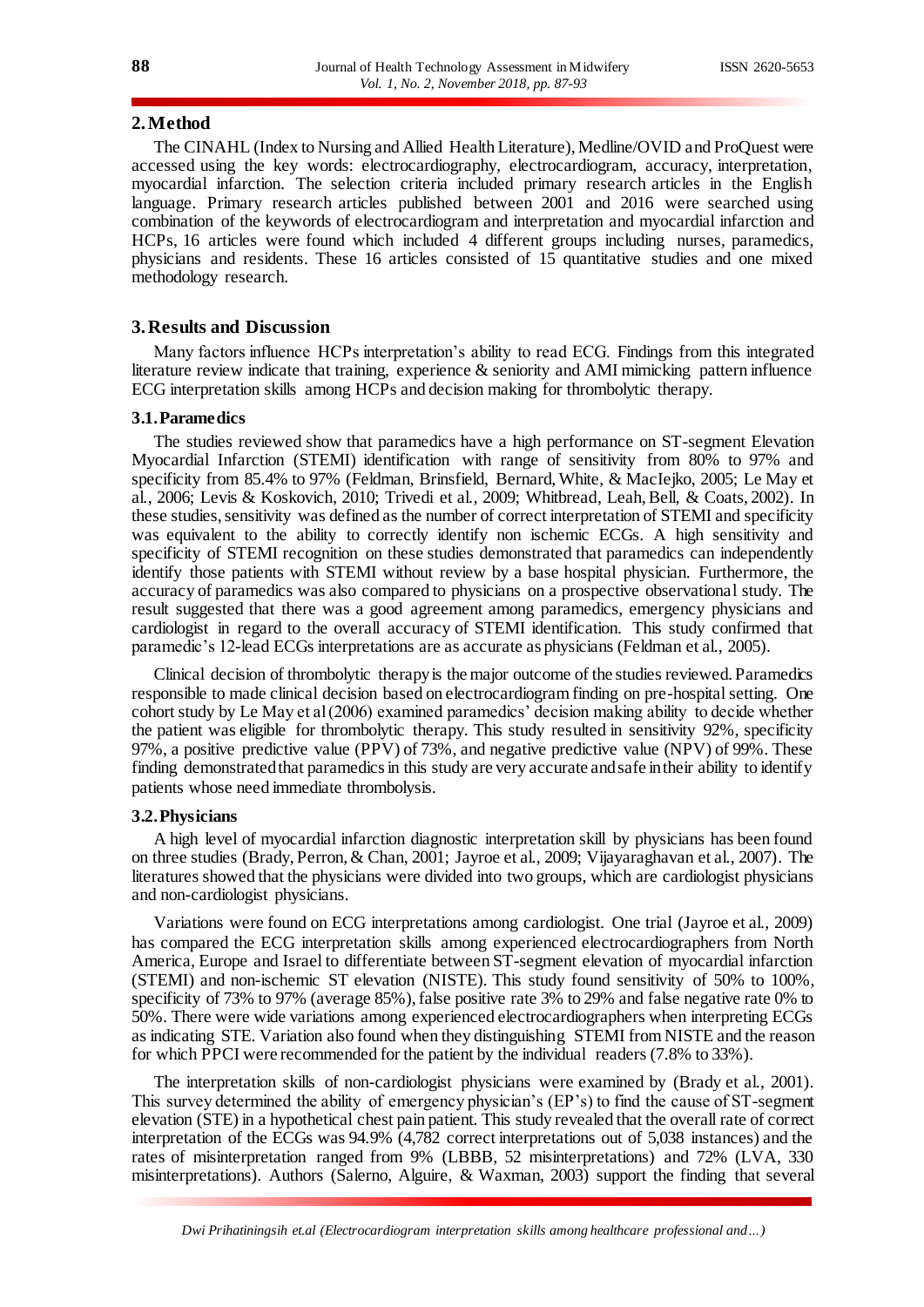studies of non-cardiologists identified 87% to 100% of ECGs showing acute myocardial ischemia. From this they diagnosed 57% to 95% of ST-segment abnormalities, and correctly measured about 25% of PR and QT intervals, and diagnosed abnormal ST-segment and T-wave abnormalities 57% to 97%.

Reference (Vijayaraghavan et al., 2007), assessed both cardiologist and non-cardiologist physicians. The authors found modest agreement between core-lab (one of three non-cardiologist physicians) and sites (practicing clinicians including emergency physicians, internist ad cardiologist and did not include in house officers) on the interpretation of the admission ECG. Overall concordance between core-lab and site interpretation of the admission ECG was 62%. Thus, there was disagreement of admission ECG classification in 38% of all patients.

Those result above supported by (Salerno et al., 2003). This systematic review showed that the use of expert electrocardiographer as the "gold standard" was common features of most ECG interpretation studies. The reviewed studies used the expert of cardiologist as the standard to compare the ECG interpretation accuracy to the subject of the studies. The use of cardiologist as the expert could be difficult since cardiologist interpretation often vary and didn't agree among their colleagues. Because cardiologists do not agree on many aspects of ECG interpretation, authors (Salerno et al., 2003) recommended the use of Kappa statistics (Қ) and control groups of cardiologists for future studies examining non cardiologist or computer interpretation.

#### **3.3.Resident**

Several studies (Berger et al., 2005; Boltri, Hash, & Vogel, 2003; De Jager, Wallis, & Maritz, 2010; Hoyle, Walker, Thomson, & Bailey, 2007; Salerno et al., 2003) found that overall resident competency to read ECGs was low. For example, study (Berger et al., 2005) noted that only 40% of residents gave the correct answer for diagnosing myocardial infarction. But these studies have several limitations due to small sample size and lack of generalisation. But (Hoyle et al., 2007) found that the accuracy of Acute Myocardial Infarction (AMI) identification was high (91%). This finding was supported by (Salerno et al., 2003) who found twelve articles which specifically assessed on resident physician interpretation skills. The authors found a high level of accuracy on resident's ability for ECG interpretation. Resident physicians detected 96% of abnormal ECGs, and correctly identified inclusion criteria for thrombolytic therapy 73% to 84% of the time, demonstrated 36% to 80% of ECG diagnoses as determined by expert electrocardiographers and discovered 38% of technical ECG abnormalities.

#### **3.4.Nurses**

In the reviewed literature, only one study was found which investigate the nurse's ability to interpret ECG on AMI case (Stephens, Anderson, Carey, & Pelter, 2007). A secondary analysis from a primary study used a pre test/post test design assesses the nurse's ability to interpret 12 leads ECG for Acute ST-segment Elevation Myocardial Infarction (STEMI) pattern. From 75 participants of nurses working in three different units (Emergency Department, Coronary Care Unit and Telemetry unit) found that only little percentage (20%) of all participants in this study who can identify the present or absent of myocardial ischemia correctly from the scenarios. This study also found that none of the participants were able to correctly identify the lead involved or the location of Myocardial Infarction. This study also suggested that nurses from Emergency Department and the Coronary Care Unit more often correctly identified ischemia with ST-segment elevation compared with nurses from telemetry unit.

Furthermore, (Drew et al., 2005) recommends that nurses should possess the ability to interpret 12 lead electrocardiograms including identifications of the correct leads, anatomic location or amplitude of ST elevation. The clinicians caring for hospitalised Acute Coronary Syndromes (ACS) patients should possess this ability. In addition, practice standards for electrocardiographic monitoring in hospital settings guideline from AHA also recommend ideal requirement skill for nursing staff to be able to work in each hospital unit with cardiac monitoring. The requirements include understanding of specific ECG abnormalities, general concepts of electrophysiology and monitoring skill (Drew et al 2005).

A study by Kremser & Lyneham (2007) introduce the issue on nurses initiated thrombolysis that require nurses to be able to read ECG to make clinical decision on patient eligibility on thrombolytic therapy. ECG reading skills also important for nurses since the studies found high rates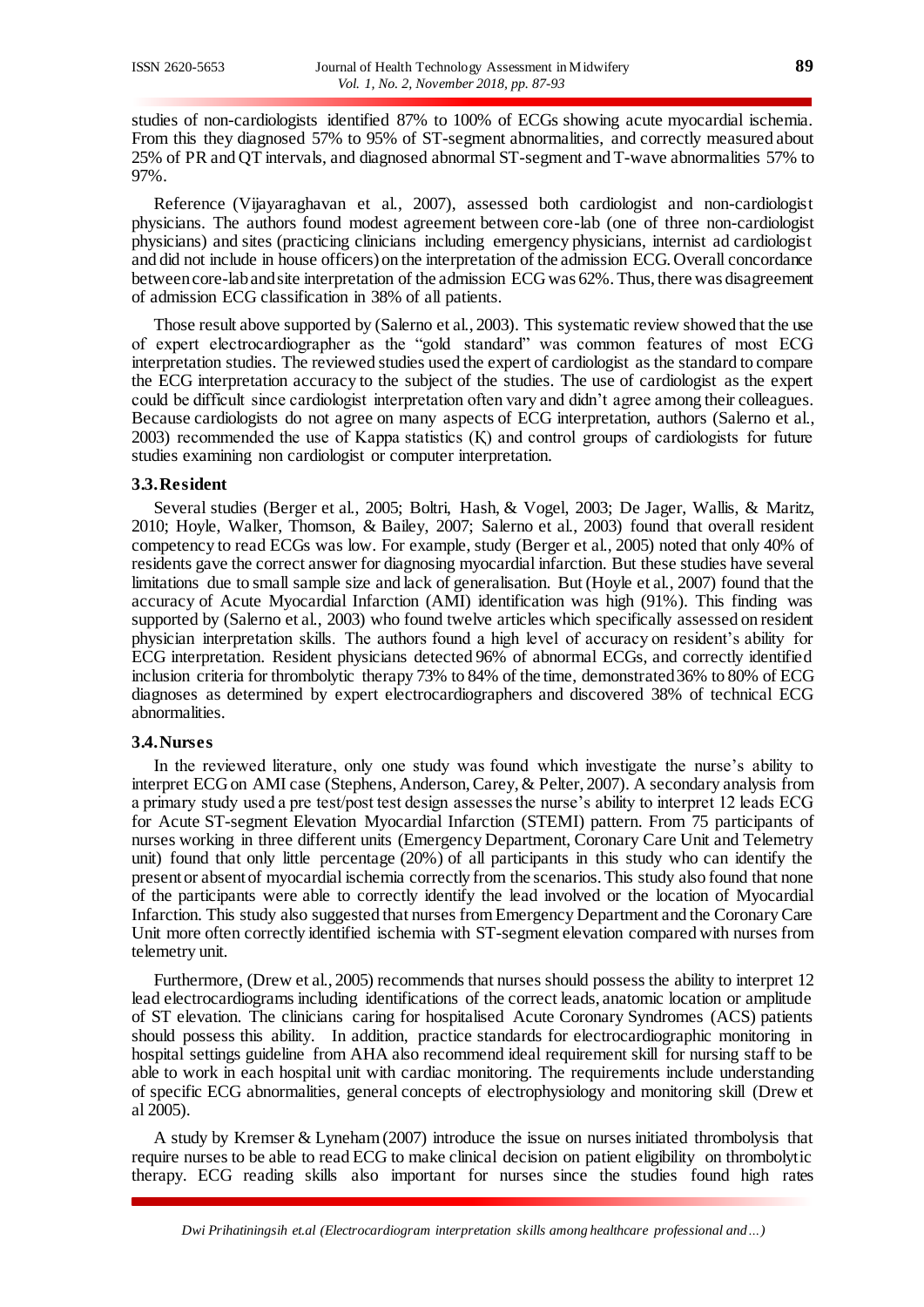misinterpretation of the ECG in the Emergency service which lead for less use of evidence based treatment and caused high rates of in hospital and 1 year mortality (Hoyle et al., 2007). There is a significant lack of the research evidence in the literature on the ability of the nurses to read 12 lead electrocardiograms on AMI. The literature incorporated in this review suggests there is still a lot of work that needs to be done in exploring the nurse's ability to read electrocardiogram on AMI.

# **3.5.Training**

Eight articles (Berger et al., 2005; Boltri et al., 2003; Feldman et al., 2005; Hoyle et al., 2007; Le May et al., 2006; Pelter, Carey, Stephens, Anderson, & Yang, 2010; Stephens et al., 2007; Whitbread et al., 2002) suggested that training improves the skill to read ECGs. Reference (Stephens et al., 2007) found that nurses who took a 12-lead ECG course and received ischemic interpretation training tended to have a higher score on ECG interpretation. Four studies who identify paramedics' skill to interpret electrocardiogram agree that training improves paramedics' ability to interpret ST elevation myocardial infarction. Another study also showed that there was an improvement in the accuracy of ECG interpretation with advancing years of emergency medicine training in Victoria (Hoyle et al., 2007).

Two studies, as in (Levis & Koskovich, 2010; Pelter et al., 2010) found that education enhance the ability of ECG interpretation on AMI. One prospective study used pre-test/post-test design found that education improves the nurse's skill to read ECG (Pelter et al., 2010). Authors in this study used a hand held paper tool to determine if the tool helped nurses to identify the present of ST elevation myocardial infarction (STEMI), location and leads. The result showed that nurses' ability to identify STEMI location improves significantly when using the MI Rule Visions<sup>™</sup> tool. In this study is, the tool is formatted for use with a 12-lead ECG printed in a  $3\times4$  format. When the 12-lead ECG is placed properly in the tool, labels related to location and specific leads can then be identified.

The above findings are supported by (Levis & Koskovich, 2010) who conducted a prospective, randomised, non-blinded study to examine the ability of first year paramedic students to detect STsegment elevation myocardial infarction on a 12-lead electrocardiogram. They compared an intervention group who get handout plus a three-hour presentation session with a control group who get a handout only. They found that structured ECG STEMI presentation provided by an emergency medicine physician improved the ability of first-year paramedic students to accurately detect STEMI on pre-hospital 12-lead ECGs. In addition these paramedic students maintained these skills over a five-month period.

The research by (Stephens et al., 2007) suggests that nurses skill to identify ECG with and without ischemia should be the focus education. Given this, the authors recommended that nurses need more education focused on some specific areas to monitor MCI including: (1) ST-segment elevation myocardial ischemia definition in 12-lead ECGs; (2) non ischemic ST-elevation common pattern; (3) detection of over time changes by using serial ECGs; (4) appropriate units of measure to ensure accurate and efficient interpretation; and (5) communication of ECG findings. These conclusions were also supported by (Salerno et al., 2003) who stated that training in ECG interpretation should include:

'Knowledge of the pathophysiology of the electrocardiographic abnormalities; the skill to recognise common normal, abnormal, and technical artifact pattern and the opportunity to apply this knowledge in bedside clinical decision making'. In addition he stated a thorough understanding of cardiac anatomy, physiology and properties can provide a framework for understanding and interpreting cardiac rhythms (Salerno et al., 2003). Reference (Drew et al., 2005), also recommend that nurses should possess the ability to read 12 lead electrocardiograms including identifications of the correct leads, anatomic location (i.e., anterior, inferior, and lateral), or amplitude (millimeters, mm) of ST elevation. The skills to assess ECGs for these characteristics are an essential skill that clinicians caring for hospitalized Acute Coronary Syndromes patients.

The American Heart Association (AHA) recommends the ideal staff proficiencies requirement to monitor patient safely and effectively (Drew et al., 2005). To be proficient in cardiac monitoring, nursing staff should perform understanding of specific ECG abnormalities, general concepts of electrophysiology and be proficient in monitoring skill. AHA recommends that nurses who have responsibility to ECG monitoring should receive specific orientation and training to the type of monitoring system being used and to the goals of monitoring for the patient. For example, in EDs,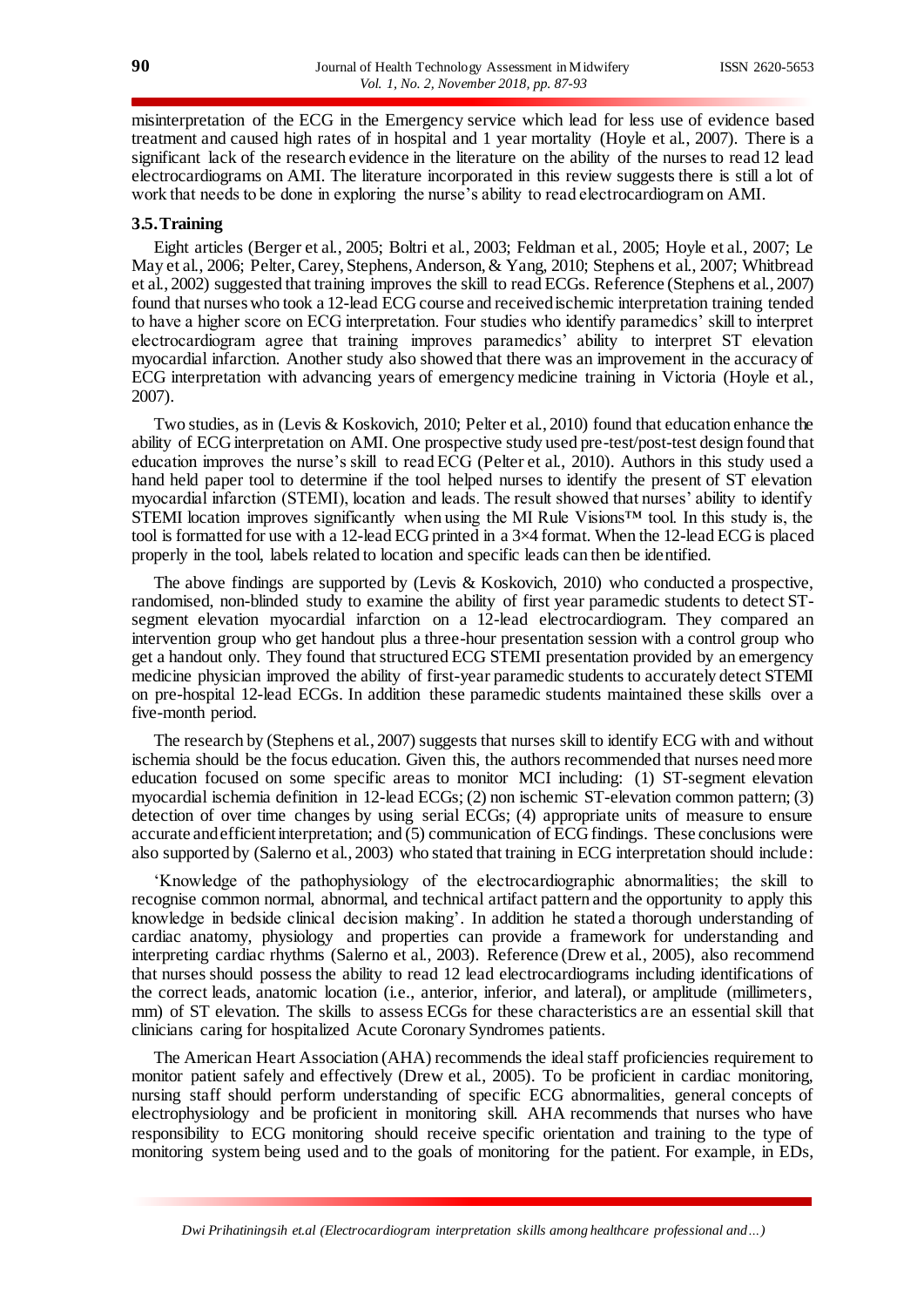monitoring for ST-segment is important so that patients with acute myocardial syndrome will not be inadvertently sent home (Drew et al., 2005).

Reference (Drew et al., 2005) also emphasized the important of educational program which should result in staff demonstrating competence in specific cardiac-monitoring skills. After initial orientation and training, a periodical mandatory competency evaluation of all staff should be a performed to ensure continued proficiency in critical elements of cardiac monitoring. This evaluation also could include periodic audits of electrode placement and rhythm strip interpretation. Continuing education to reinforce current knowledge and update staff on research findings and techniques should be encouraged and supported.

Another article also stressed that paramedics in this study has completed a 6-hour training course which focused on pathophysiology of the acute coronary syndrome, proper acquisition of a 12-lead ECG, and accurate ECG interpretation which highlighting on diagnostic changes associated with AMI and recognition of STEMI patterns. Paramedics were also trained on identification of common sources of misclassification such as bundle-branch block, ventricular aneurysms, pericarditis, and the early repolarisation variant. Maximising the interpretation specificity was the goal of the training program to minimize false positive STEMI identification (Feldman et al., 2005).

#### **3.6.Experience and seniority**

Reference (Stephens et al., 2007) found that nurses who deal with more ECG interpretation during their work shift were more likely to have better skill to interpret ECG. This finding was supported by (Kremser & Lyneham, 2007) who conducted a mixed methodology study to examine the theoretic and diagnostic skill of Australian nurses to decide whether the patient has a possibility to have thrombolysis or not. In addition they found that seniority may contribute to the rate of accuracy.

Three other researchers (De Jager et al., 2010; Feldman et al., 2005; Hoyle et al., 2007) also found the same result. They found that seniority contributes to the improvement of ECGs interpretation. As in (Hoyle et al., 2007) who assessed emergency medicine trainees found that seniors trainees were superior at interpreting ECGs than junior trainees. On this study all of the senior trainees 100% correctly identified AMI compared with 85.1% of junior trainees. A prospective cross-sectional study by (De Jager et al., 2010) also compared the accuracy of ECG interpretation between senior and junior group of Emergency Medicine residents. They found that the senior group had an overall average of 52.5%, while the junior group managed 42.2%. As in (Feldman et al., 2005), also stressed on the influence of experienced and motivated paramedics to the high performance of recognition of STEMI on the ECG. Reference (Trivediet al., 2009) discover a different finding from other researchers. These finding showed none of the individual paramedic experience and comfort levels that asked about were associated with increased diagnostic accuracy. The major limitation of the study is that paramedics were tested using paper-based scenarios with only two ECGs (one normal, one STEMI).

#### **3.7.AMI mimicking pattern**

Two studies (Brady et al., 2001; Stephens et al., 2007) showed that various conditions may present with an identical electrocardiographic pattern as STEMI which lead to misinterpretation of the ECG. Reference (Stephens et al., 2007) found that nearly 50% of the nurses misinterpret early repolarisation and left bundle branch block (LBBB) ECGs pattern as ischemic. Another study (Brady et al., 2001) also revealed that the second most frequently misinterpreted STE pattern were BER (Benign Early Repolarisation) (23%). LBBB also often misinterpret as AMI although not as frequent as BER (5%). Other confound pattern on this study which mimicking AMI were LVA (Left Ventricular Aneurysm) (28%) and pericarditis (21%). Those various syndromes causing non-AMI STE may be misdiagnosed as acute infarction, which then may lead the patient to unnecessary and potentially dangerous therapies and procedures. In this study, these patterns were treated with thrombolytic agent frequently, which can certainly cause significant morbidity.

#### **4.Conclusion**

Health care professional's ECG reading skills is very important to prevent misinterpretation. The literature identifies that HCPs have varied performance on reading ECGs. Training, experience & seniority and AMI mimicking pattern are the most identified factors which may affect their skill.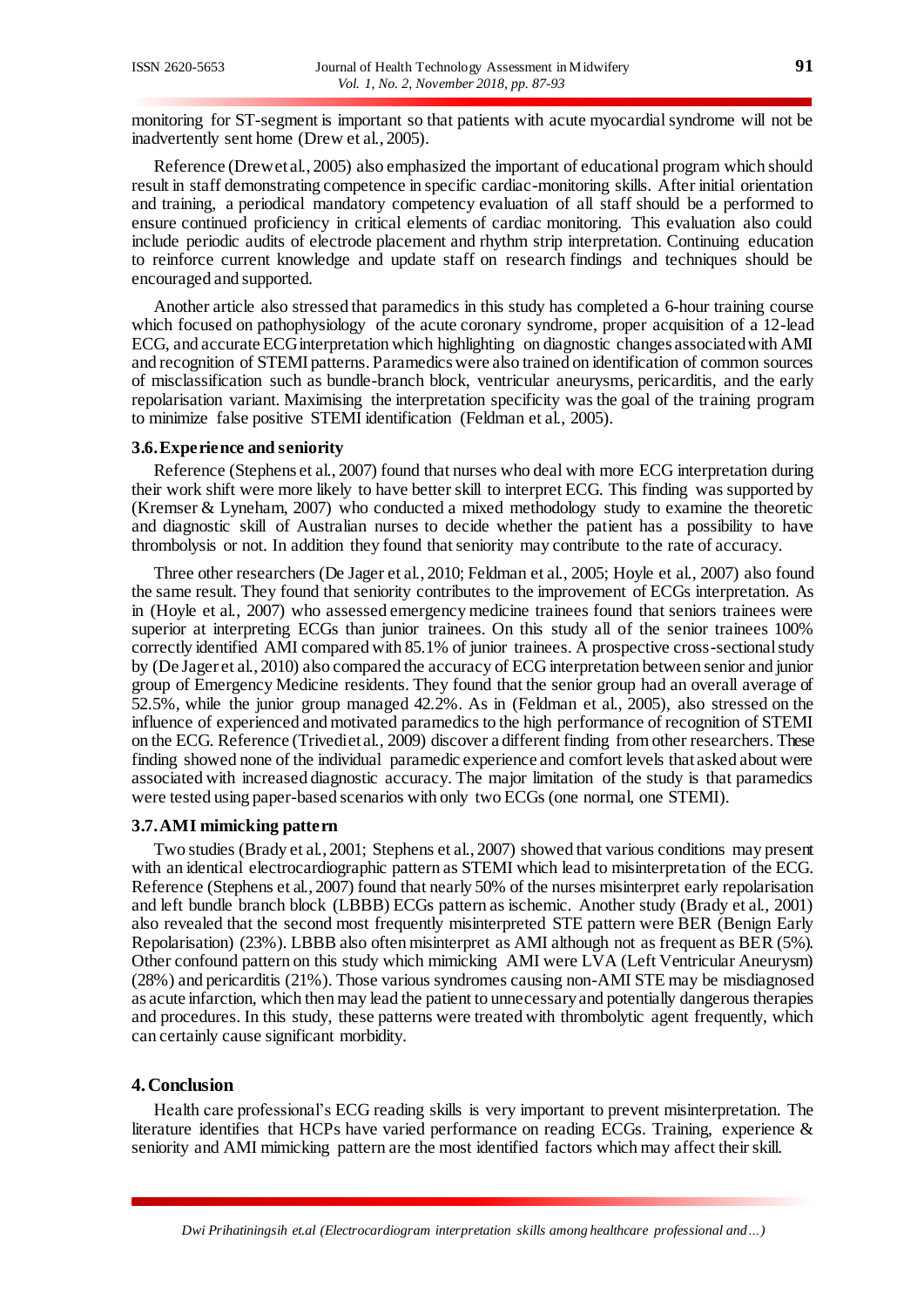#### **References**

- Amsterdam, E. A., Zieman, S. J., Levine, G. N., Kontos, M. C., Brindis, R. G., Jaffe, A. S., … Ganiats, T. G. (2014). 2014 AHA/ACC Guideline for the Management of Patients With Non– ST-Elevation Acute Coronary Syndromes: Executive Summary. In *Circulation* (Vol. 130). https://doi.org/10.1161/cir.0000000000000133
- Berger, J. S., Eisen, L., Nozad, V., D'Angelo, J., Calderon, Y., Brown, D. L., & Schweitzer, P. (2005). Competency in electrocardiogram interpretation among internal medicine and emergency medicine residents. *American Journal of Medicine*, *118*(8), 873–880. https://doi.org/10.1016/j.amjmed.2004.12.004
- Birnbaum, Y., Wilson, J. M., Fiol, M., de Luna, A. B., Eskola, M., & Nikus, K. (2013). ECG Diagnosis and Classification of Acute Coronary Syndromes. *Annals of Noninvasive Electrocardiology*, *19*(1), 4–14. https://doi.org/10.1111/anec.12130
- Boltri, J. M., Hash, R. B., & Vogel, R. L. (2003). Are family practice residents able to interpret electrocardiograms? *Advances in Health Sciences Education*, *8*(2), 149–153. https://doi.org/10.1023/A:1024943613613
- Brady, W. J., Perron, A. D., & Chan, T. (2001). Electrocardiographic ST-segment elevation: Correct identification of acute myocardial infarction (AMI) and non-AMI syndromes by emergency physicians. *Academic Emergency Medicine*, *8*(4), 349–360. Retrieved from http://ovidsp.ovid.com/ovidweb.cgi?T=JS&PAGE=reference&D=emed5&NEWS=N&AN=2 001144638
- De Jager, J., Wallis, L., & Maritz, D. (2010). ECG interpretation skills of South African Emergency Medicine residents. *International Journal of Emergency Medicine*, *3*(4), 309–314. https://doi.org/10.1007/s12245-010-0227-3
- Drew, B. J., Califf, R. M., Funk, M., Kaufman, E. S., Krucoff, M. W., Laks, M. M., … Hare, G. F. Van. (2005). Practice Standards for Electrocardiographic An American Heart Association Scientific Statement From the Councils on Cardiovascular Nursing , Clinical Cardiology , and Cardiovascular Disease in the Young : Endorsed by the International Society of Computeri. In *Journal of Cardiovascular Nursing* (Vol. 20).
- Feldman, J. A., Brinsfield, K., Bernard, S., White, D., & MacIejko, T. (2005). Real-time paramedic compared with blinded physician identification of ST-segment elevation myocardial infarction: Results of an observational study. *American Journal of Emergency Medicine*, *23*(4), 443–448. https://doi.org/10.1016/j.ajem.2004.10.011
- Hodzic, E., Perla, S., Iglica, A., & Vucijak, M. (2018). Seasonal Incidence of Acute Coronary Syndrome and Its Features. *Materia Socio Medica*, *30*(1), 10. https://doi.org/10.5455/msm.2018.30.10-14
- Hoyle, R. J., Walker, K. J., Thomson, G., & Bailey, M. (2007). Accuracy of electrocardiogram interpretation improves with emergency medicine training. *EMA - Emergency Medicine Australasia*, *19*(2), 143–150. https://doi.org/10.1111/j.1742-6723.2007.00946.x
- Ibanez, B., James, S., Agewall, S., Jeger, R., Lamin, H. Ben, Sujayeva, V., … Bajraktari, G. (2017). 2017 ESC Guidelines for the management of acute myocardial infarction in patients presenting with ST-segment elevation. *European Heart Journal*, *39*(2), 119–177. https://doi.org/10.1093/eurheartj/ehx393
- Jayroe, J. B., Spodick, D. H., Nikus, K., Madias, J., Fiol, M., De Luna, A. B., … Birnbaum, Y. (2009). Differentiating ST Elevation Myocardial Infarction and Nonischemic Causes of ST Elevation by Analyzing the Presenting Electrocardiogram. *American Journal of Cardiology*, *103*(3), 301–306. https://doi.org/10.1016/j.amjcard.2008.09.082
- Kremser, A. K., & Lyneham, J. (2007). Can Australian Nurses Safely Assess for Thrombolysis on EKG Criteria? *Journal of Emergency Nursing*, *33*(2), 102–109. https://doi.org/10.1016/j.jen.2006.10.015